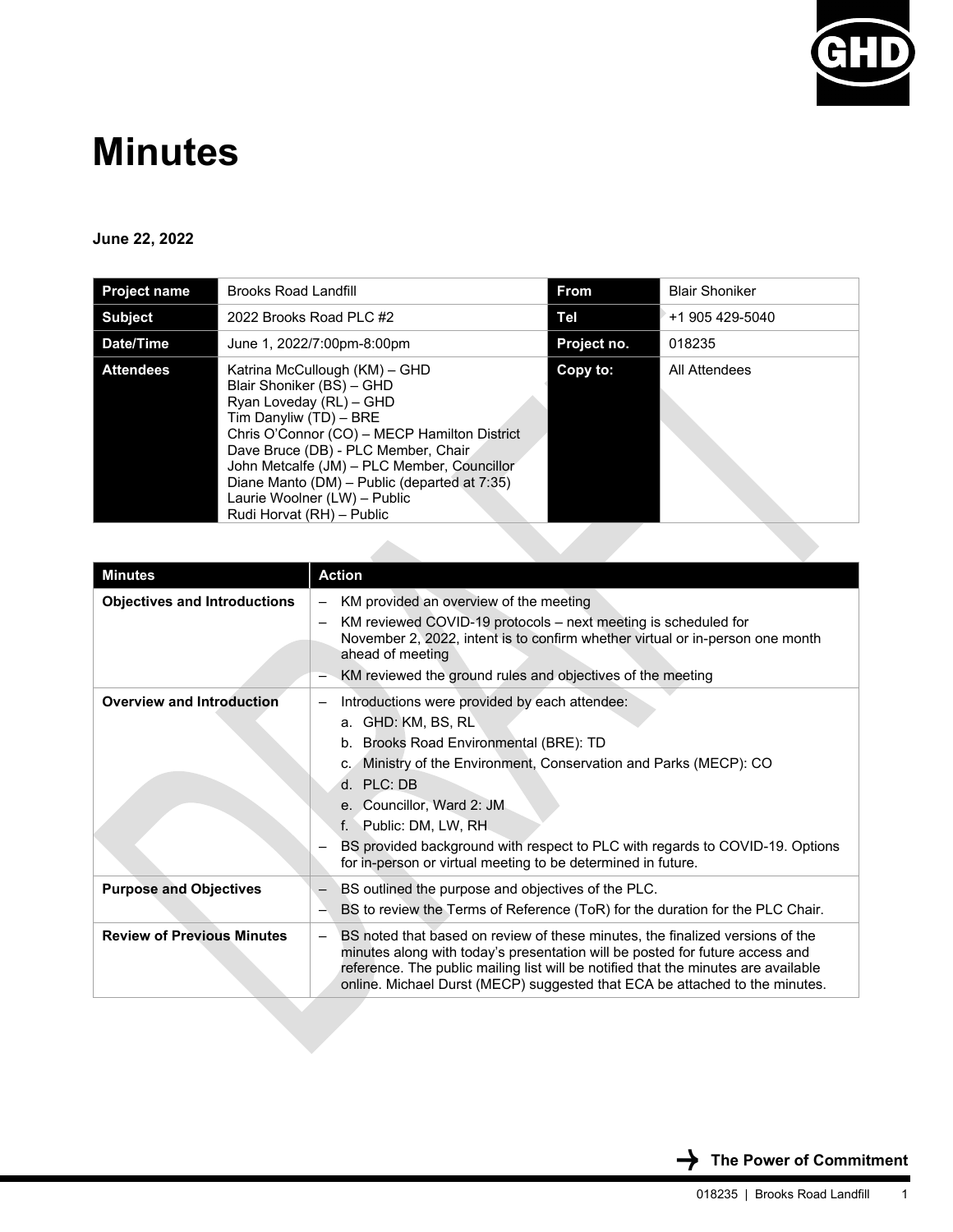| <b>Minutes</b>                  | <b>Action</b>                                                                                                                                                                                                                                                                                                                                                                                                                                                                                                                                                                             |
|---------------------------------|-------------------------------------------------------------------------------------------------------------------------------------------------------------------------------------------------------------------------------------------------------------------------------------------------------------------------------------------------------------------------------------------------------------------------------------------------------------------------------------------------------------------------------------------------------------------------------------------|
| <b>Site Updates</b>             | TD provided the Site Update.                                                                                                                                                                                                                                                                                                                                                                                                                                                                                                                                                              |
|                                 | TD outlined odour mitigation measures at Site including the mister system and<br>odour control granules. TD noted that staff are available seven days per week.                                                                                                                                                                                                                                                                                                                                                                                                                           |
|                                 | Treated effluent continues to be hauled to the Haldimand County treatment plant.<br>Raw leachate has also been hauled off-Site at various times.                                                                                                                                                                                                                                                                                                                                                                                                                                          |
|                                 | Complaints received from Laurie in March and April, BRE followed up and could<br>not discern the source of odour (noted as transient). BRE followed up with<br>additional review at the Leachate Treatment Plant (LTP).                                                                                                                                                                                                                                                                                                                                                                   |
|                                 | TD outlined effluent and leachate hauling from March to May - BRE increased the<br>amount required in March. Volumes were reduced in April considering<br>maintenance on the LTP. Leachate elevation target of 193.8 m was achieved on<br>March 21, 2022. Target elevation for March 2023 at approximately 193.3 m -<br>dependent on Schedule 'C' in the ECA.                                                                                                                                                                                                                             |
|                                 | DM and DB asked to clarify target leachate elevations, specifically the target of<br>191 m and the timing of achieving leachate elevations.                                                                                                                                                                                                                                                                                                                                                                                                                                               |
|                                 | RL reviewed the ECA requirements including the target leachate elevations in<br>Schedule "C" and "D" and conditions 5 (5) and 5 (6) relating to leachate<br>management. RL clarified that 191 m is the ultimate target as noted in ECA<br>Schedules C and D.                                                                                                                                                                                                                                                                                                                              |
|                                 | TD reviewed Leachate Level Reduction strategy including treated effluent haulage<br>off-site, working on an ECA Amendment application for the LTP considering a<br>pilot program, continuing to monitor membrane performance, and increasing<br>interim cover installation to reduce infiltration into the cell (east, north and partial<br>west and partial south). It is expected that by the end of the year all area except a<br>small portion of the south side will be covered.                                                                                                     |
| <b>Landfill Life Expectancy</b> | RL reviewed the landfill life expectancy based on survey (December 2021),<br>tonnage received since then and projected tonnage and waste characteristics<br>(type, compaction, density).                                                                                                                                                                                                                                                                                                                                                                                                  |
|                                 | DM noted that the road had fallen in.<br>DM noted there was a large rainfall and how that is handled. TD and BS noted the<br>SWMP is sized for a 100-year storm.                                                                                                                                                                                                                                                                                                                                                                                                                          |
| <b>MECP Update</b>              | CO noted the receipt of odour complaints (March, April). The MECP has not been<br>on-Site since Taylor Buck's inspection (November 2021). DM noted that seven<br>months is a long duration for the MECP to not check in on the Site.                                                                                                                                                                                                                                                                                                                                                      |
| <b>Approvals</b>                | BS reviewed Site approvals.                                                                                                                                                                                                                                                                                                                                                                                                                                                                                                                                                               |
|                                 | BRE has considered the ability to accommodate additional waste capacity at the<br>Site, BRE will embark on an Environmental Screening Process (ESP) for an<br>additional 100,000 cubic metres (representing an additional estimated one year of<br>life expectancy). DG inquired as to where the waste was going. RL noted it is<br>currently being developed. BS noted options evaluation for horizontal and vertical<br>would be considered. BS noted that the same ESP will be followed as was<br>completed for the Fill Rate Amendment.                                               |
|                                 | LW inquired if that 100,000 $m3$ was in addition to the previous presented slide; BS<br>confirmed that it is on top of the existing approved capacity. BS noted that the<br>undertaking the ESP does not allow for a proponent to take a piecemeal approach<br>(this approach can't be taken again). JM requested confirmation that BRE could<br>not request an additional 100,000 $\text{m}^3$ capacity following the next planned one $-$<br>BS confirmed that BRE would not be permitted to subsequently apply for<br>additional capacity through the Environmental Screening Process. |
|                                 | BS noted that the process will include public consultation and notification on the<br>Screening process would be sent out to the mailing list as well as broader<br>publications (i.e. newspaper, direct mailings) to the community in advance of a<br>future public meeting.                                                                                                                                                                                                                                                                                                             |